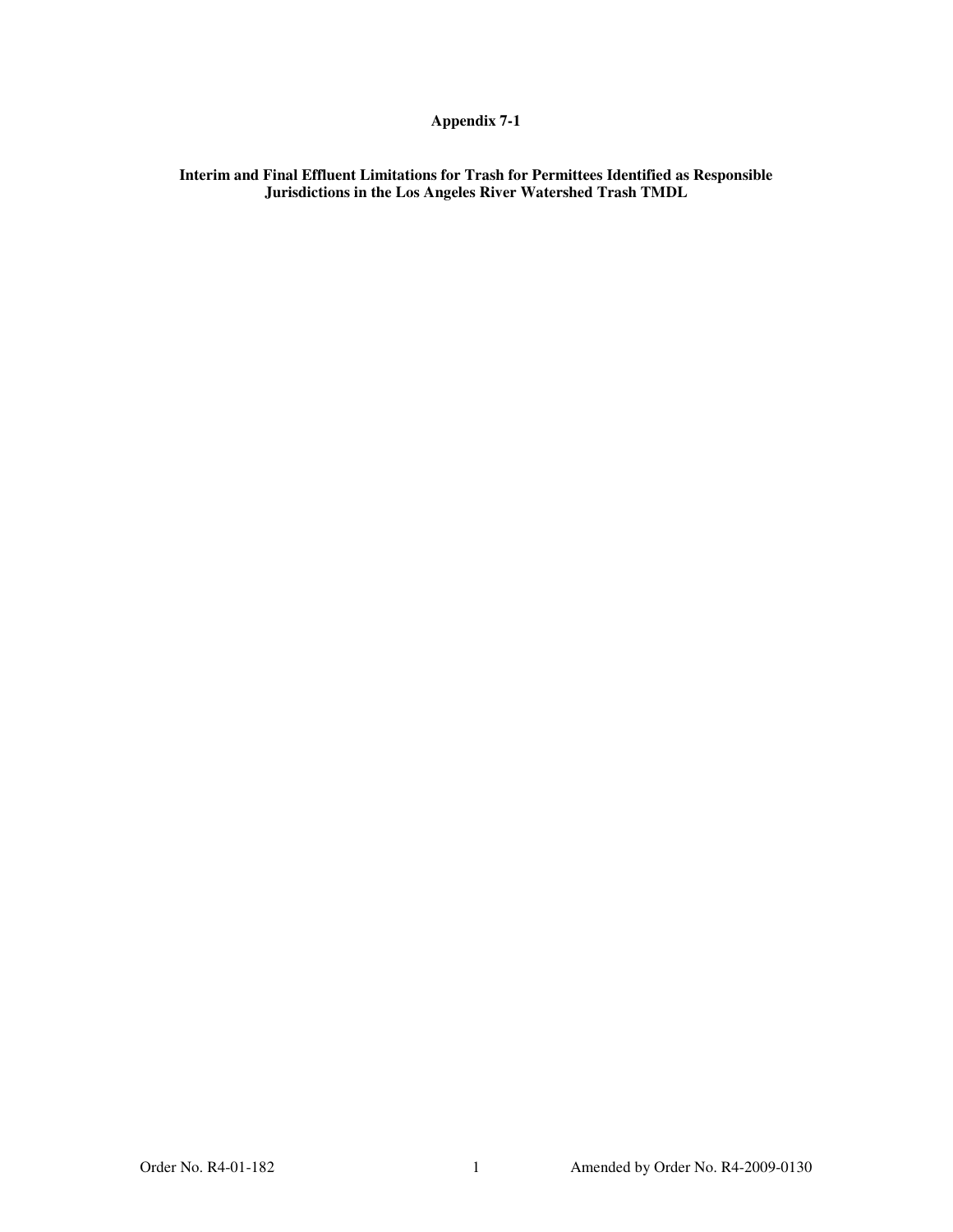| (ganons of uncompressed trash) |                  |                 |                  |                 |          |                  |                |  |  |  |  |  |
|--------------------------------|------------------|-----------------|------------------|-----------------|----------|------------------|----------------|--|--|--|--|--|
| <b>Permittees</b>              | 2010             | 2011            | 2012             | 2013            | 2014     | 2015             | $2016^3$       |  |  |  |  |  |
|                                | $(50\%)$         | $(40\%)$        | $(30\%)$         | $(20\%)$        | $(10\%)$ | $(3.3\%)$        | $(0\%)$        |  |  |  |  |  |
| Alhambra                       | 19952            | 15961           | 11971            | 7981            | 3990     | 1317             | 0              |  |  |  |  |  |
| Arcadia                        | 25054            | 20043           | 15032            | 10022           | 5011     | 1654             | $\overline{0}$ |  |  |  |  |  |
| Bell                           | 8013             | 6410            | 4808             | 3205            | 1603     | 529              | $\mathbf 0$    |  |  |  |  |  |
| <b>Bell Gardens</b>            | 6750             | 5400            | 4050             | 2700            | 1350     | 446              | $\overline{0}$ |  |  |  |  |  |
| <b>Bradbury</b>                | 2139             | 1711            | 1283             | 855             | 428      | $\frac{141}{x}$  | $\overline{0}$ |  |  |  |  |  |
| <b>Burbank</b>                 | 46295            | 37036           | 27777            | 18518           | 9259     | 3055             | $\pmb{0}$      |  |  |  |  |  |
| Calabasas                      | 11253            | 9002            | 6752             | 4501            | 2251     | $\overline{743}$ | $\overline{0}$ |  |  |  |  |  |
| Carson                         | 3416             | 2733            | 2050             | 1366            | 683      | 225              | $\overline{0}$ |  |  |  |  |  |
| Commerce                       | 29367            | 23493           | 17620            | 11747           | 5873     | 1938             | $\overline{0}$ |  |  |  |  |  |
| Compton                        | 26596            | 21276           | 15957            | 10638           | 5319     | 1755             | $\mathbf 0$    |  |  |  |  |  |
| Cudahy                         | 2968             | 2374            | 1781             | 1187            | 594      | 196              | 0              |  |  |  |  |  |
| Downey                         | 19532            | 15625           | 11719            | 7813            | 3906     | 1289             | $\pmb{0}$      |  |  |  |  |  |
| Duarte                         | 6105             | 4884            | 3663             | 2442            | 1221     | 403              | $\mathbf 0$    |  |  |  |  |  |
| El Monte                       | 21104            | 16883           | 12662            | 8442            | 4221     | 1393             | $\mathbf 0$    |  |  |  |  |  |
| Glendale                       | 70157            | 56126           | 42094            | 28063           | 14031    | 4630             | $\overline{0}$ |  |  |  |  |  |
| Hidden Hills                   | 1832             | 1465            | 1099             | 733             | 366      | 121              | $\mathbf 0$    |  |  |  |  |  |
| <b>Huntington Park</b>         | 9580             | 7664            | 5748             | 3832            | 1916     | 632              | $\mathbf 0$    |  |  |  |  |  |
| Irwindale                      | 6176             | 4941            | 3706             | $\sqrt{2470}$   | 1235     | 408              | $\overline{0}$ |  |  |  |  |  |
| La Cañada Flintridge           | 16748            | 13398           | 10049            | 6699            | 3350     | 1105             | $\mathbf 0$    |  |  |  |  |  |
| Los Angeles                    | 687423           | 549938          | 412454           | 274969          | 137485   | 45370            | $\overline{0}$ |  |  |  |  |  |
| Los Angeles County             | 155112           | 124089          | 93067            | 62045           | 31022    | 10237            | $\overline{0}$ |  |  |  |  |  |
| Lynwood                        | 14101            | 11280           | 8460             | 5640            | 2820     | 931              | 0              |  |  |  |  |  |
| Maywood                        | 3065             | 2452            | 1839             | 1226            | 613      | $\overline{202}$ | $\overline{0}$ |  |  |  |  |  |
| Monrovia                       | 23344            | 18675           | 14006            | 9337            | 4669     | 1541             | $\overline{0}$ |  |  |  |  |  |
| Montebello                     | 25185            | 20148           | 15111            | 10074           | 5037     | 1662             | 0              |  |  |  |  |  |
| <b>Monterey Park</b>           | 19450            | 15560           | 11670            | 7780            | 3890     | 1284             | $\overline{0}$ |  |  |  |  |  |
| Paramount                      | 13726            | 10981           | 8236             | 5490            | 2745     | 906              | $\overline{0}$ |  |  |  |  |  |
| Pasadena                       | 55999            | 44799           | 33599            | 22400           | 11200    | 3696             | 0              |  |  |  |  |  |
| Pico Rivera                    | 6977             | 5581            | 4186             | 2791            | 1395     | 460              | $\overline{0}$ |  |  |  |  |  |
| Rosemead                       | 13653            | 10922           | 8192             | 5461            | 2731     | 901              | $\mathbf 0$    |  |  |  |  |  |
| San Fernando                   | 6974             | 5579            | 4184             | 2789            | 1395     | 460              | $\overline{0}$ |  |  |  |  |  |
| San Gabriel                    | 10172            | 8137            | 6103             | 4069            | 2034     | 671              | $\overline{0}$ |  |  |  |  |  |
| San Marino                     | 7196             | 5756            | 4317             | 2878            | 1439     | 475              | $\overline{0}$ |  |  |  |  |  |
| Santa Clarita                  | 451              | 360             | $\overline{270}$ | 180             | 90       | $\overline{30}$  | $\overline{0}$ |  |  |  |  |  |
| Sierra Madre                   | 5806             | 4644            | 3483             | 2322            | 1161     | 383              | $\pmb{0}$      |  |  |  |  |  |
| Signal Hill                    | 4717             | 3774            | 2830             | 1887            | 943      | 311              | $\mathbf 0$    |  |  |  |  |  |
| Simi Valley                    | 69               | $\overline{55}$ | 41               | $\overline{27}$ | 14       | $\overline{5}$   | $\overline{0}$ |  |  |  |  |  |
| South El Monte                 | 8000             | 6400            | 4800             | 3200            | 1600     | 528              | $\pmb{0}$      |  |  |  |  |  |
| South Gate                     | 21952            | 17562           | 13171            | 8781            | 4390     | 1449             | $\overline{0}$ |  |  |  |  |  |
| South Pasadena                 | $\frac{1}{7454}$ | 5963            | 4472             | 2981            | 1491     | 492              | $\overline{0}$ |  |  |  |  |  |
| <b>Temple City</b>             | 8786             | 7029            | 5272             | 3514            | 1757     | 580              | $\mathbf 0$    |  |  |  |  |  |
| Vernon                         | 23602            | 18881           | 14161            | 9441            | 4720     | 1558             | $\overline{0}$ |  |  |  |  |  |

**Table 1a: Los Angeles River Watershed Trash Effluent Limitations<sup>1</sup> per Storm Year<sup>2</sup> (gallons of uncompressed trash)**

<sup>&</sup>lt;sup>1</sup> Effluent limitations are expressed as allowable trash discharge relative to baseline Waste Load

Allocations specified in Table 7-2.2 of the Basin Plan.<br><sup>2</sup> Storm year is defined as October 1 to September 30 herein.<br><sup>3</sup> Permittees shall achieve their final effluent limitation of zero trash discharge for the 2015-2016 and every year thereafter.